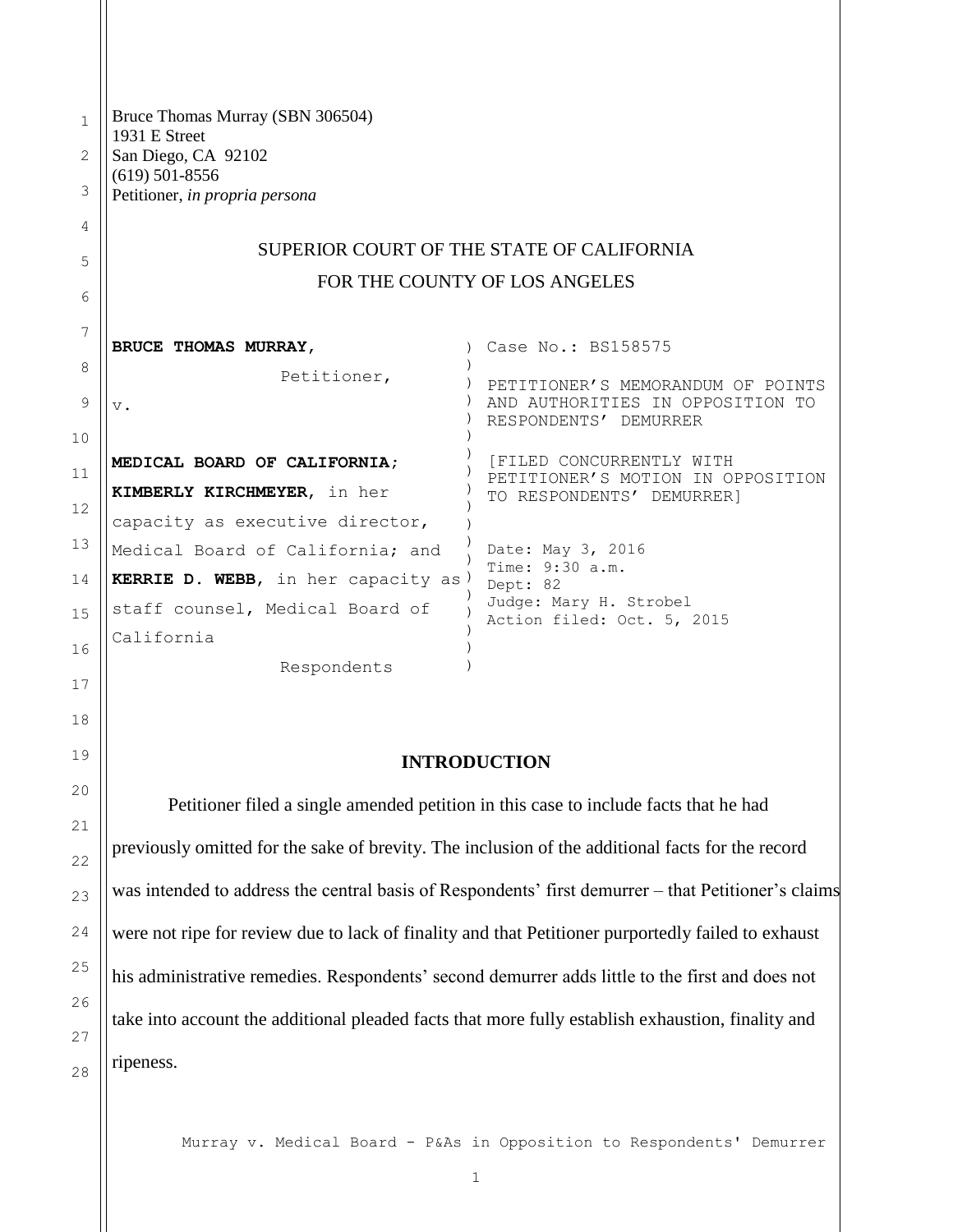Respondents' second demurrer contains several problems. First, Respondents conflate the jurisprudential doctrine of ripeness with the jurisdictional doctrine of finality and the doctrine of exhaustion of administrative remedies. Although all of these doctrines are related, they each have different rules and elements, which Respondents do not properly state or analyze. This memo will define and analyze each doctrine, and explain how they are interrelated.

Second, by conflating the doctrines of exhaustion, finality and ripeness, Respondents subtly transform and "treat" this case as if it were an action for administrative mandate under Cal. Code Civ. Proc. § 1094.5, which it is not. This is an action for traditional (or "ordinary") mandate under Cal. Code Civ. Proc. § 1085. Many of the rules and procedures governing each form of action overlap, but they are not the same. More specifically, the concept of finality applies very differently in the context of a statutory or regulatory scheme than it does in a broader sense – outside of a statutory scheme. Since Petitioners' case involves claims both based on a statutory scheme, the California Public Records Act, and claims outside of CPRA's regulatory scheme – if it can even be called that – this distinction is important. Therefore, this memorandum will analyze each cause of action accordingly, and under the complete applicable rule statement.

Thirdly and most egregiously, in their analysis of finality, Respondents inappropriately place legal meaning on precatory words of salutation, i.e., "Please feel free to contact me if you have any other further questions" – as Respondent Kerrie Webb wrote in her final communication to Petitioner. (Am. Pet. Exh. 9.) In a gaping stretch of reason, Respondents' claim these salutary words somehow alter the finality of Respondents' total and complete denial of Petitioners' request for information. In reality, Respondents' denial was so absolute and unqualified, its decision was in fact final, and any further appeal on Petitioners' part would have been futile.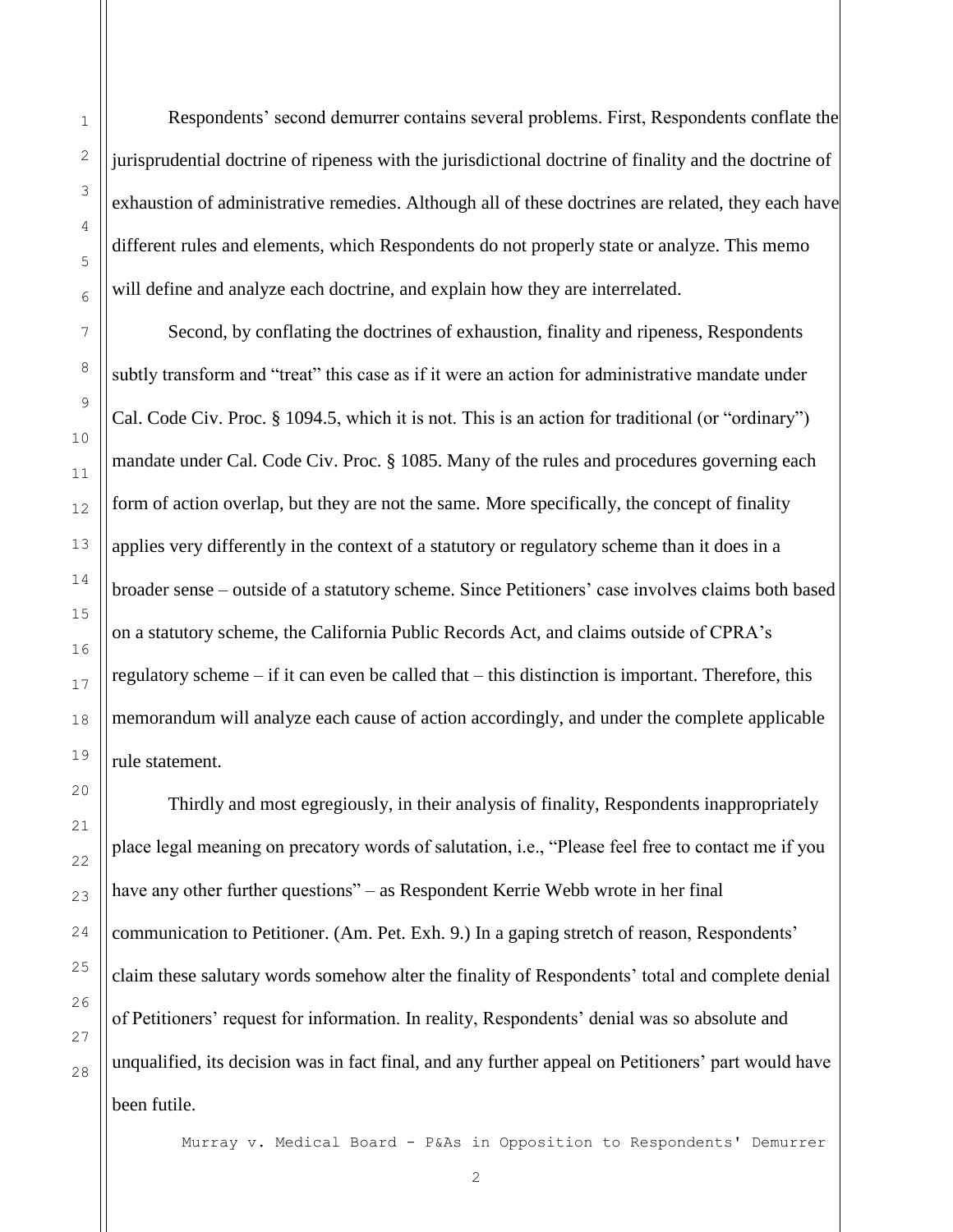Respondents' demurrer therefore should be overruled in its entirety because Petitioner has clearly stated a cause of action that is ripe, judicially cognizable, and the facts plainly show that Petitioner has no other alternative but to turn to the court for mandamus.

#### **II. STATEMENT OF FACTS**

1. Petitioner incorporates by reference all of the factual allegations of his amended petition as though fully set forth herein. Petitioner has no additional factual allegations to add, but will briefly highlight and categorize the facts here, primarily as the facts relate to the doctrines of exhaustion of administrative remedies, finality and ripeness – the central bases of Respondents' demurrer.

2. Fact-paragraphs 9-20 in the amended petition show Petitioner interacting with various employees of the Medical Board and requesting various types of information. Among the items of information he requested, Petitioner sought Dr. James Matchison's required filings under Cal. Bus. & Prof. Code § 2240 (Report for Death of Patient) and 16 C.C.R. § 1356.4 (Outpatient Surgery-Reporting of Death). [Am. Pet., Exh. 4.] All of these requests were either ignored or denied.

3. In a letter dated Feb. 10, 2015, Petitioner appealed the lower-level staff denials to the Medical Board's staff counsel, Respondent Kerrie Webb. (Am. Pet., Exh. 8.)

4. In a letter dated Feb. 20, 2015, Respondent Webb denied Petitioner's request for the referenced documents. Webb cited three bases for her denial and offered no plausible expectation of a reversal of her position. (Am. Pet. Exh. 9.)

5. In a document dated April 14, 2015, the Medical Board provided Petitioner with its final report regarding case number 800 2014 005263. The final report contains none of the information Petitioner sought in his initial complaint to the board. (Am. Pet. Exh. 1.)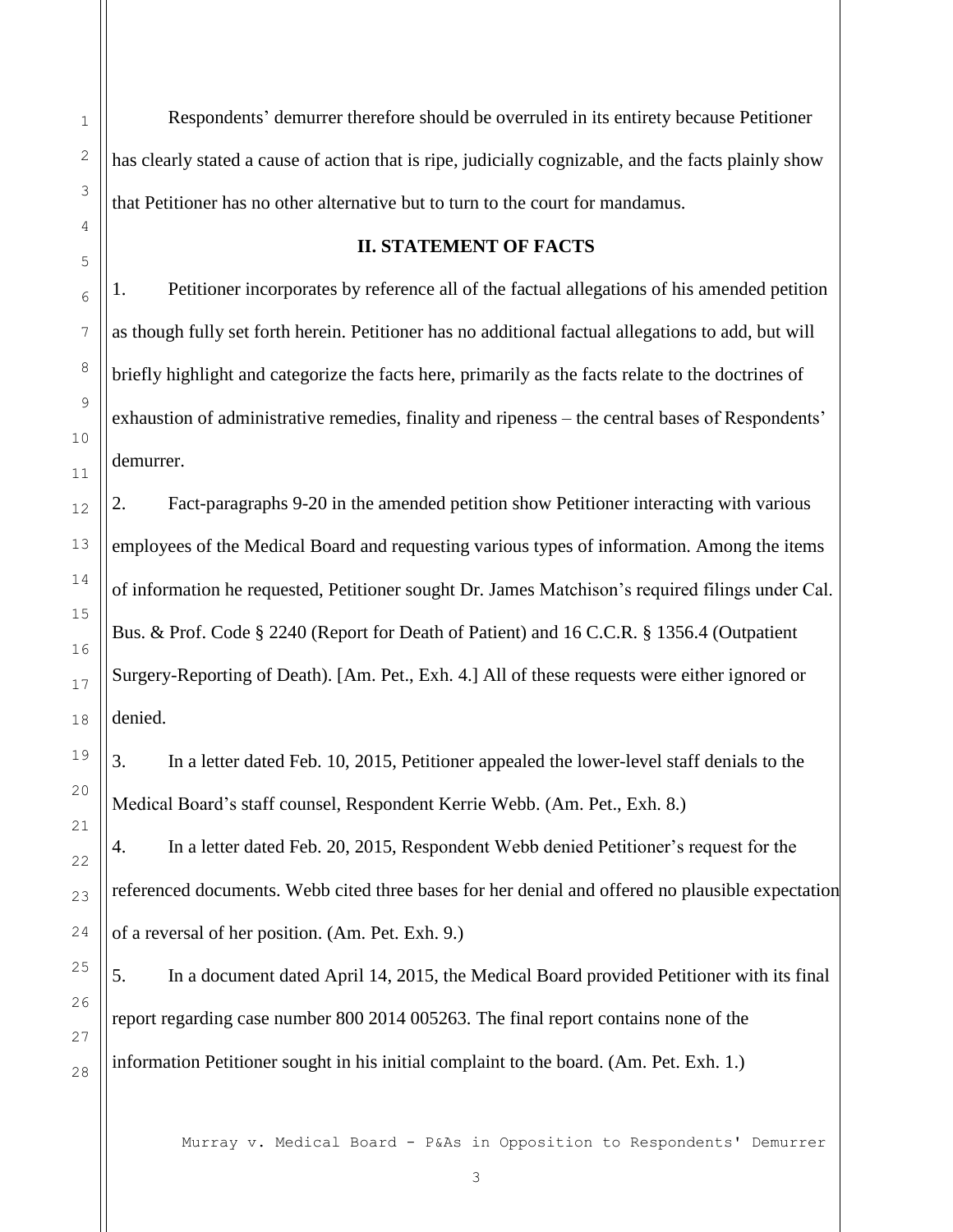6. Oct. 5, 2015, Petitioner filed a petition for writ of mandate under Cal. Code Civ. Proc. § 1085 and declaratory and injunctive relief under and Cal. Gov. Code §6258.

7. Nov. 23, 2015, Respondents filed a demurrer to the petition.

8. Jan. 2, 2016, Petitioner filed an amended petition.

9. Feb. 8, 2016, Respondents demurred to the amended petition.

#### **ARGUMENT**

#### **I. APPLICABLE LEGAL STANDARDS**

#### **A. Demurrer based only on the pleadings; no extrinsic facts**

A demurrer tests the pleading alone and not the evidence or other extrinsic matters. *Garton v. Title Ins. & Trust Co.* 106 Cal App 3d 365 (1980). A demurrer can be used only to challenge defects that appear on the face of the pleading under attack or from matters outside the pleading that are judicially noticeable. *Blank v. Kirwan* (1985) 39 Cal.3d 311, 318; Cal. Code Civ. Proc. § 430.30. For purposes of a demurrer, the defendant admits the truth of all material facts pleaded in the complaint. *Serrano v. Priest* (1971) 5 Cal.3d 584, 591.

#### **B. Pleadings to be liberally construed**

"In the construction of a pleading, for the purpose of determining its effect, its allegations must be liberally construed, with a view to substantial justice between the parties." Cal. Code Civ. Proc. § 452

#### **C. Ripeness**

"The ripeness requirement, a branch of the doctrine of justiciability, prevents courts from issuing purely advisory opinions. It is rooted in the fundamental concept that the proper role of the judiciary does not extend to the resolution of abstract differences of legal opinion. … A controversy is 'ripe' when it has reached, but has not passed, the point that the facts have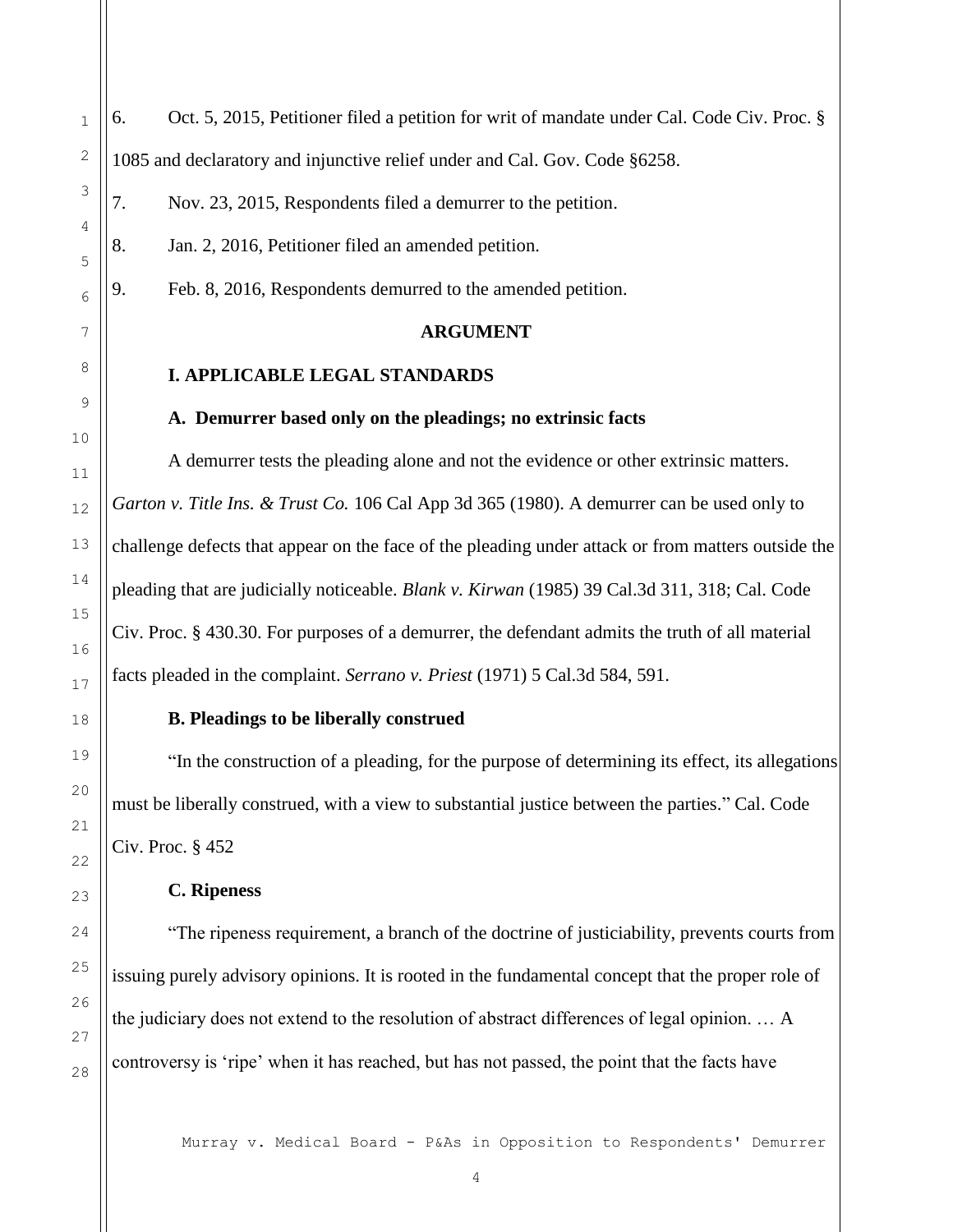sufficiently congealed to permit an intelligent and useful decision to be made." *Pac. Legal Found. v. Cal. Coastal Com.,* 33 Cal. 3d 158, 170, 171, (1982).

## **II. THE RESPONDENTS' DEMURRER SHOULD BE OVERRULED BECAUSE PETITIONERS' CLAIMS ARE RIPE BASED ON FINALITY AND EXHAUSTION OF ADMINISTRATIVE REMEDIES; AND PETITIONERS' CLAIMS ARE RIPE AS A JURISPRUDENTIAL MATTER**

Respondents assert that all five causes of action contained in Petitioner's amended petition are not ripe based on "the doctrines of ripeness or finality." (Resp'ts' P. & A. in supp. of Dem. to 1st Am. Pet. at 4:23-24.) Respondents invoke finality, but instead quote the rule – or a fragment of it – for the doctrine of exhaustion of administrative remedies, and imply that Petitioner somehow failed in this regard. *Id.* at 4:24, 5:7. Although the doctrines of exhaustion of administrative remedies, finality and ripeness are all related, they each have different elements and apply differently depending on the context. Respondents' demurrer splices together fragmentary definitions these doctrines, and then proceeds to misanalyse them. A proper analysis of all of these doctrines, applied in the appropriate context, will show – *a fortiori* – that Petitioner satisfied all of them, and that all of his causes of action are ripe for review.

#### **A1. Finality in the context of a statutory scheme**

Section IIA of Respondents' demurrer begins with an incomplete rule statement for the doctrine of exhaustion of administrative remedies, but identifies it as "the doctrine of ripeness or finality." *SJCBC LLC v. Horwedel,* 201 Cal. App. 4th 339, 350 (2011); but see *Coachella Valley Mosquito & Vector Control Dist. v. Cal. Pub. Emp't Relations Bd.,* 35 Cal. 4th 1072, at 1081 (2005). Bumping up against the first quote, Respondents' demurrer contains another partial rule statement for the doctrine of finality from *Cal. Water Impact Network v. Newhall Cnty. Water* 

Murray v. Medical Board - P&As in Opposition to Respondents' Demurrer

1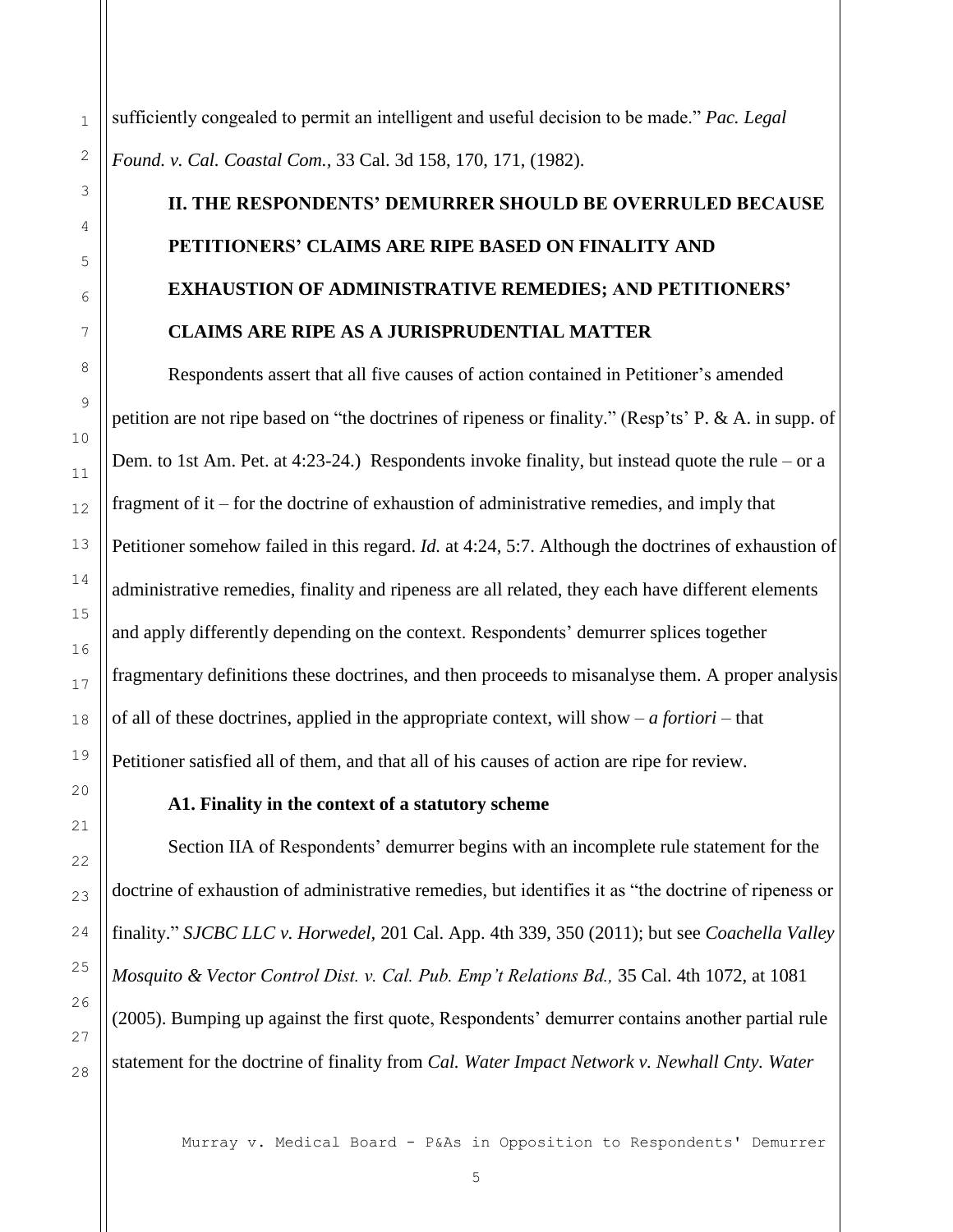*Dist.,* 161 Cal. App. 4th 1464, 1485 (2008). After splicing and conflating the doctrines, the demurrer fails to list the elements. Subsequently and not surprisingly, the analysis goes awry.

For clarity and completeness (and from Respondents' own featured case), the elements of the doctrine of finality are as follows: "Finality may be defined either [1] expressly in the statutes governing the administrative process or [2] it may be determined from the framework in the statutory scheme." *Id.*

The *Newhall* case, and the Respondents' other featured case, *SJCBC v. Horwedel,* each consider the issue of finality within a governing statutory scheme – the California Water Code in *Newhall,* and the San Jose Municipal [Zoning] Code in *Horwedel.* In each of those cases, the respective statutory schemes set out a process for administrative remedies, including complaints, hearings and appeals. Because these types of statutory schemes incorporate various aspects of procedural due process, it is not surprising that the California doctrine of finality is most often applied in in cases of administrative mandate brought under Cal. Code Civ. Proc § 1094.5, rather than traditional or ordinary mandate under Cal Code Civ Proc § 1085; although the doctrine is not exclusive to either form of mandate. (See *Newhall,* 161 Cal. App. 4th at 1483 n.19). It is noteworthy that Respondents' first quoted case, *Horwedel,* was an administrative mandate case brought exclusively under § 1094.5; and the Petitioners prevailed on the finality issue there because the Respondent city's "alleged administrative remedy was illusory, and pursuing it would have been futile." *Id.* at 345.

In the present case, only Petitioner's first and third causes of action involve a statutory scheme – the California Public Records Act – that might be said to provide remedies analogous to the administrative mandate cases cited by Respondents. Here, Petitioner requested information from Respondents and was ignored and denied (Am. Pet at 4, 5); Petitioner properly filed a freedom of information request with Respondents' under Cal. Gov. Code § 6253.1 (Am. Pet.,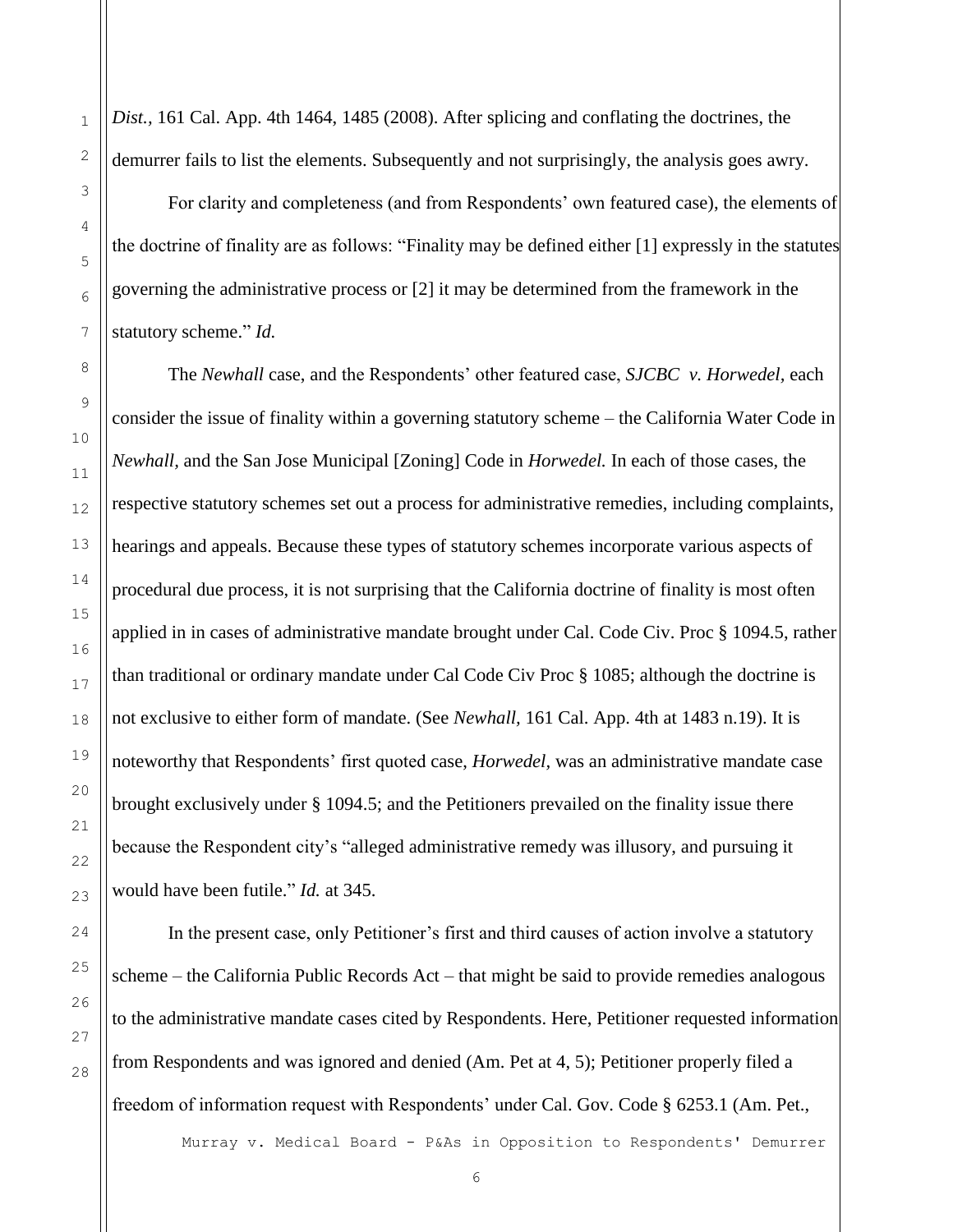Exh. 8); Respondents again denied his request; Petitioner then instituted this action for a writ of mandate under Cal. Code Civ. Proc. § 1085 and Cal. Gov. Code § 6258. The California Public Records Act required nothing else of Petitioner in order to satisfy finality or exhaust his administrative remedies. Indeed, Respondents' demurrer makes no allegation that Petitioner failed to establish finality or exhaust his administrative remedies under CPRA. In fact, Petitioner fully complied with CRPA and exhausted all of the "administrative remedies" provided by the statute – to the extent that CRPA can be considered administrative or procedural at all (the law is primarily substantive, i.e., "access to information concerning the conduct of the people's business is a fundamental and necessary right of every person in this state." Cal. Gov't Code § 6250). Thus, Petitioner satisfied his statutory exhaustion and finality requirements regarding his first and third causes of action under CPRA. On this basis, Respondents' demurrer to Petitioner's first and third causes of action should be overruled.

#### **A2. Legal meaning improperly applied to precatory words of salutation**

In its analysis of finality, Respondents' inappropriately place legal meaning on precatory words of salutation, i.e., "Please feel free to contact me if you have any other further questions." (Am. Pet. Exh. 9.) These passing words do not in any way alter the finality of Respondents' decision to deny Petitioners' request for information.

The issue of precatory words occurs most often in the law of property and will and trusts. "Precatory words express a hope, wish, desire, recommendation, or suggestion. When included in a will, they do not have the effect of a command or charge and are not legally enforceable." 1- 24 California Wills & Trusts § 24.05.

Similarly here, closing a letter with a "feel-free-to-contact-me" salutation is simply a formal and polite way of ending a letter, and not a technical procedural intermediate interlocutory action of an administrative agency, as Respondents' attempt to argue. By selecting

Murray v. Medical Board - P&As in Opposition to Respondents' Demurrer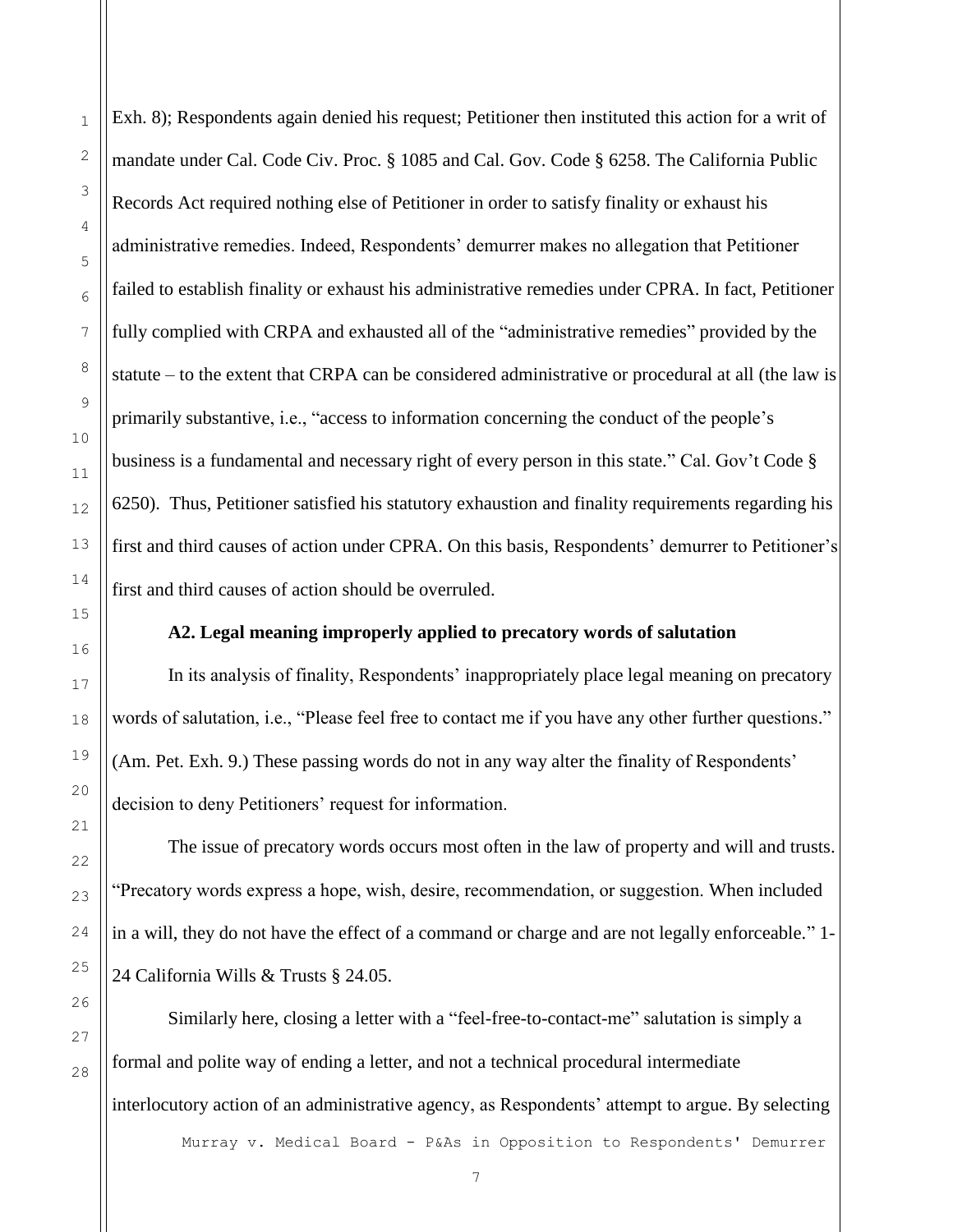these words, Respondent Webb is simply closing the door softly rather than slamming it shut. To divine any legal meaning into this letter's closing statement is ludicrous.

To quote the *Horwedel* court, "We do not believe the Doctrine [of exhaustion] was designed or intended to shield administrative actions from any review." *Id.* at 350. That is precisely what Respondents are attempting to do here – first by bureaucratic stonewalling, and now by preposterous legal arguments. Therefore, Respondents' demurrer to Petitioner's First Cause of Action should be overruled.

#### **A3. Respondents admit finality and exhaustion in their own demurrer**

In sections III and IV or Respondents' Points & Authorities, Respondents essentially admit finality and exhaustion.

"To the extent that Petitioner contends Respondents failed to assist him in identifying records and information that are responsive to the request or the purpose of the request, pursuant to Government code section 6253.1, subdivision (a)(1) (Am. Pet. at 12), **no such obligation exists** in circumstances, **such as here, wherein the public agency has determined that the request should be denied** based upon an exemption listed in Government Code section 6254." (Resp'ts' P. & A. in supp. of Dem. at 8:21-26.) [Emphasis added.]

By its plain language and on its face, this statement is an admission of finality. Further: "The records of investigation are privileged, and **Respondents properly refused** Petitioner's request for such records." (*Id.* at 8:21-26.) [Emphasis added.]

Again, by its plain language, this statement should be taken as an admission of finality – and hence, exhaustion and ripeness. These statements obviously contradict Respondents' assertion of lack of finality. On this basis, Respondents demurrer to Petitioner's First Cause of Action should be overruled.

Murray v. Medical Board - P&As in Opposition to Respondents' Demurrer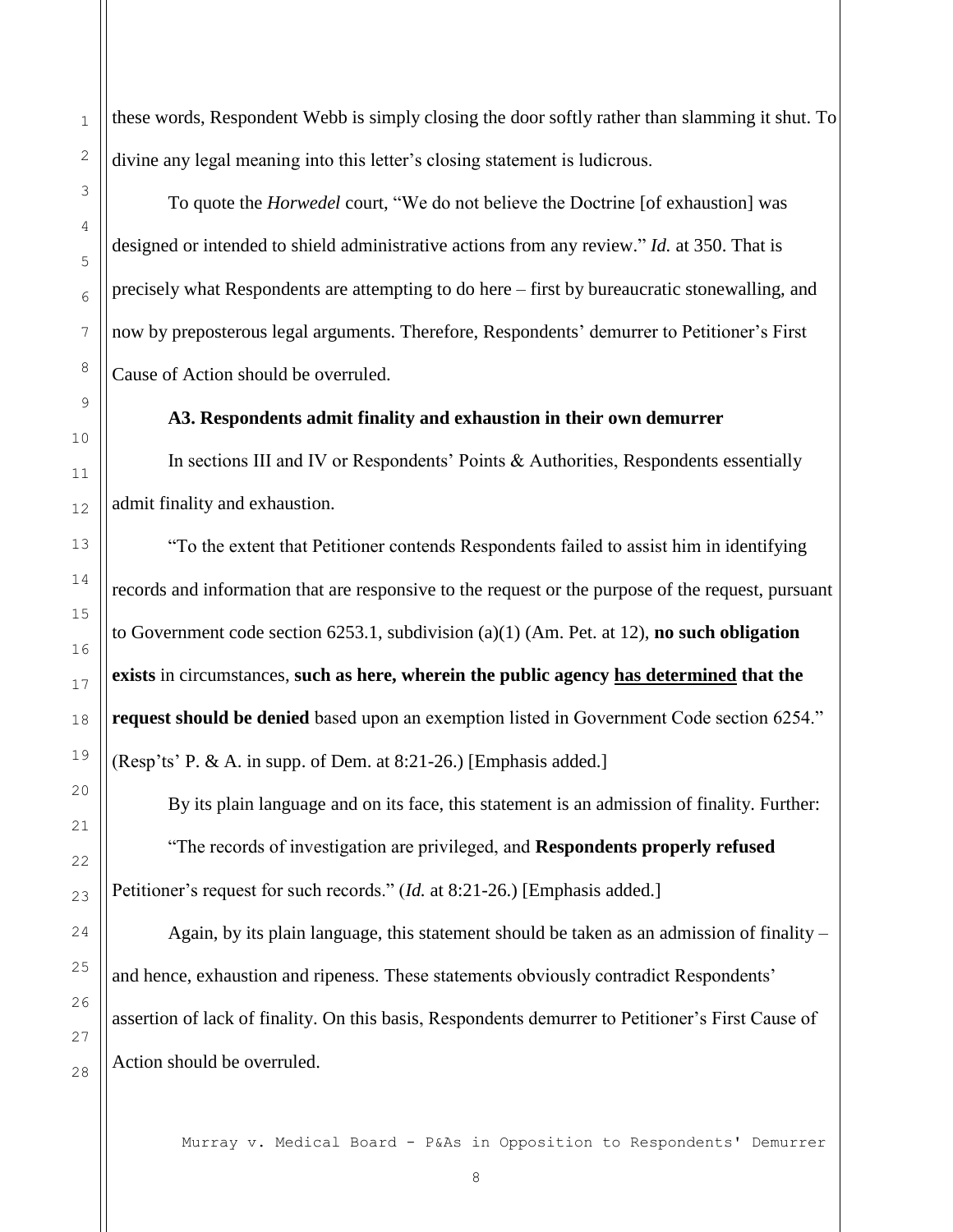#### **A4. Exception to the doctrine of exhaustion of administrative remedies – Futility**

Respondents, by quoting part of the rule for exhaustion and alleging that Petitioner failed to "meet and confer" with them, is essentially alleging that Petitioner failed to satisfy the doctrine of exhaustion of administrative remedies – although not so designated with an issue heading in their Points & Authorities. Again, the rest of the rule, from Respondents' own featured case: "The Doctrine refers to the requirement that … a party must exhaust administrative remedies before resorting to the courts. Under this rule, an administrative remedy is exhausted only upon termination of all available, nonduplicative administrative review procedures." *Id.* at 346.

More importantly in the instant case, the exception to the rule: "The Doctrine has not hardened into inflexible dogma. It recognizes exceptions, for example, when the administrative remedy is unavailable, when it is inadequate, or when it would be futile to pursue it." *Id.*

Here, the record plainly shows that Respondents stonewalled Petitioner every step of the way. As shown in Paragraphs 9-20 in the amended petition, Petitioner made numerous requests for information from the Medical Board, and he was ignored and rebuffed every time. Petitioner then appealed these denials to the Medical Board's staff counsel, Kerrie Webb. (Am. Pet., Exh. 8.) Respondent Webb responded to this appeal with a complete and categorical rejection. At this point, realistically, there was nothing left to pursue. Respondents clearly evinced no intention whatsoever of releasing any information. Petitioner was "exhausted," and any further inquiry would have been futile.

Furthermore, duplicative exhaustion "for show" is not required. As the court noted, "It is not necessary to seek reconsideration or rehearing in order to raise for a second time the same evidence and legal arguments previously presented to the agency, solely to exhaust administrative remedies." *Sierra Club v. San Joaquin LAFCO,* 21 Cal. 4th 489, 510 (1999).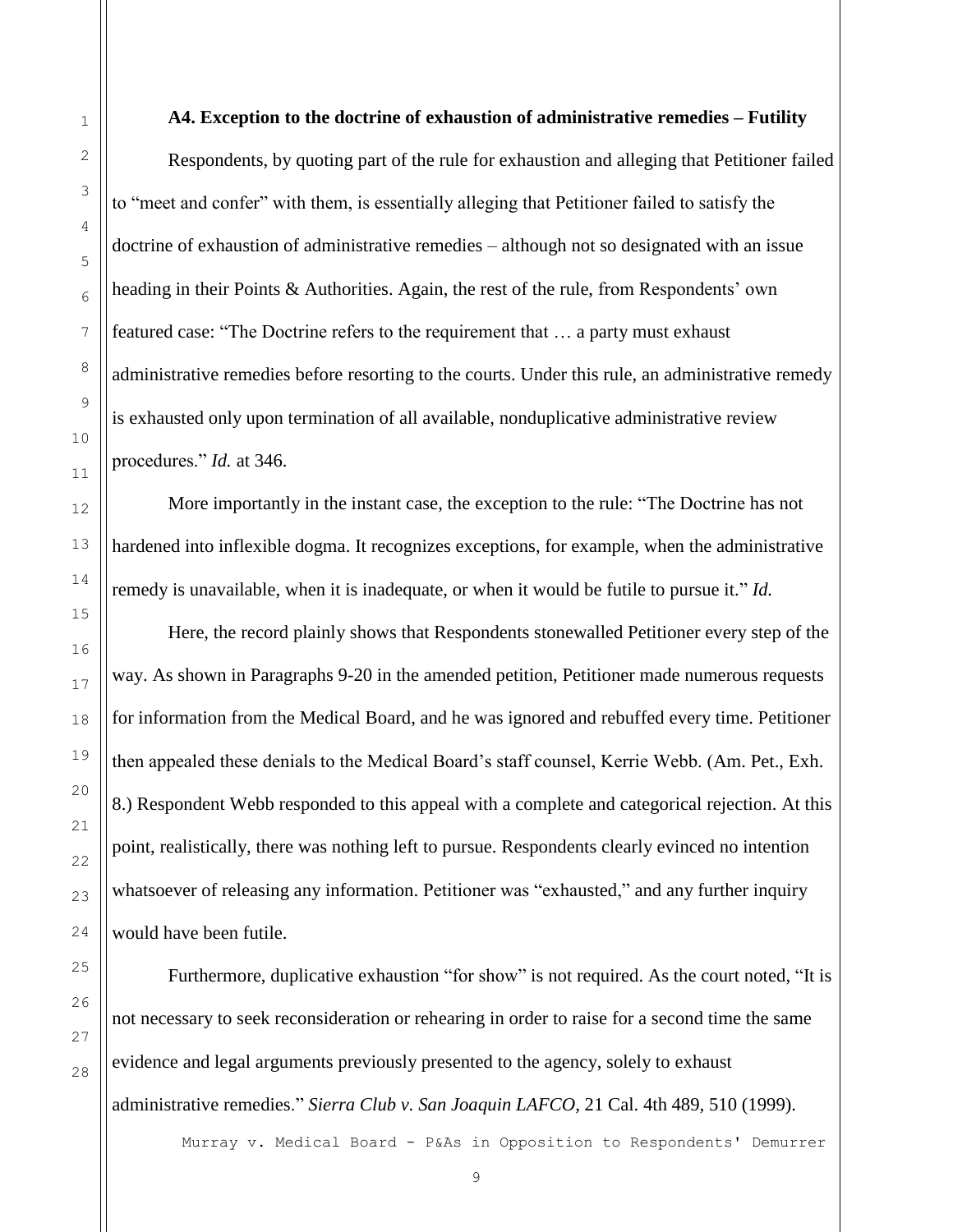For all of these reasons, Respondents demurrer to Petitioner's First Cause of Action should be overruled.

#### **B. Petitioner's claim is certain**

 Respondents assert that Petitioner's claim is uncertain pursuant to Cal. Code Civ. Proc § 430.10(f); but again, Respondents fail to state the legal standard for certainty/uncertainty, and they fail to provide a corresponding analysis.

The court's longstanding views on certainty include the following: "A general statement, if comprehensive and complete, although it may in the proof involve details, cannot be arraigned as indefinite or uncertain." *Gardner v. Cal. Guarantee Inv. Co.,* 137 Cal. 71, 76 (1902). "The objection of uncertainty does not go to failure to allege sufficient facts but to doubt as to what the pleader means by the facts alleged." *Brea v. McGlashan,* 3 Cal App 2d 454 (1934).

Here, Respondents make the conclusory assertion that Petitioner's claim is uncertain, but then go on to say "he appears to allege …" and proceed summarize portions of his claim. (Resp'ts' P. & A. in supp. of Dem. at 5:13-18.) Based on Respondents' own partial restatement of Petitioner's claim, it is doubtful that they had any doubt as to the meaning of his words. Respondents' assertion of uncertainty is simply gratuitous, and therefore should be overruled.

#### **C. Respondents assert invalid bases for privilege**

Respondents assert privilege over the various documents Petitioner seeks – among them the physician's required filings under Cal. Bus. & Prof. Code § 2240 (Report for Death of Patient) and 16 C.C.R. § 1356.4 (Outpatient Surgery-Reporting of Death). Respondent Webb justified withholding Petitioner's requests for information by (1) claiming such information is exempt from disclosure under Cal. Gov. Code § 6254(f), because, (2) she asserted, "[r]eports for the death of a patient are treated as complaints to the Board, and will not be disclosed." [Am. Pet, Exh. 9.] Respondents' demurrer reiterates these assertions and again fails to cite any authority

Murray v. Medical Board - P&As in Opposition to Respondents' Demurrer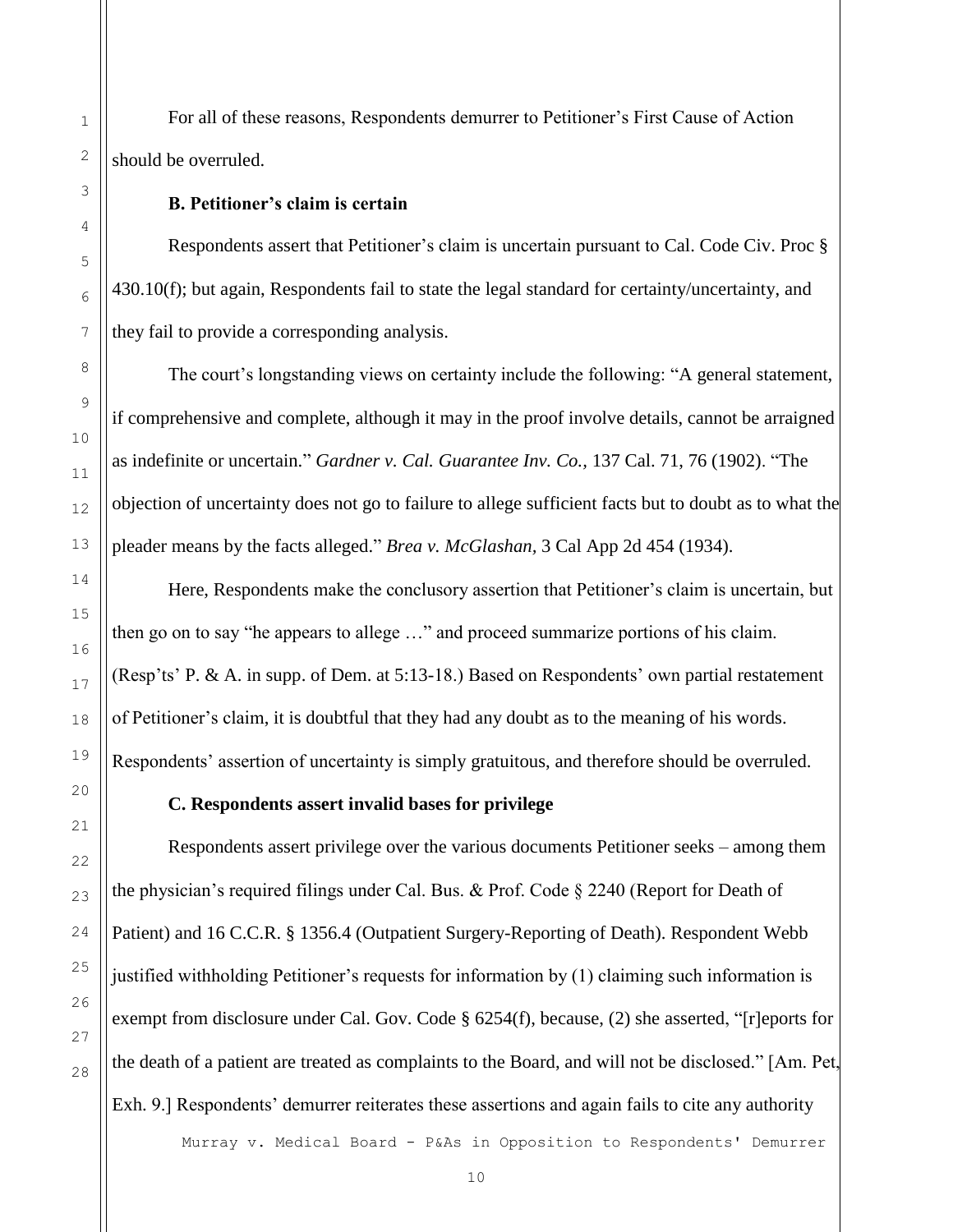indicating who, how or why such reports "are treated" as complaints to the board, and thus falling under the exemption of Cal. Gov. Code § 6254(f).

A legal fiction is "a false averment of fact … [or] pretense … which, if true, would lead to the desired result under established rules of law." J.H. Baker, *An Introduction to English Legal History* (Butterworths 1979).

Here, calling reports for the death of a patient "complaints to the board" is the false averment. And by so designating such reports as "complaints to the board," Respondents invent a sufficient condition, which then leads to the desired necessary result – nondisclosure. This is precisely how a legal fiction operates, and it should not be allowed here.

Because the Respondents' refusal to release the requested documents (or the equivalent underlying information) is based on a legal fiction rather than case law or statute, Respondents' demurrer to Petitioner's First Cause of Action should be overruled.

**D1. Respondents add extrinsic evidence in their denial of the existence of records** 

Respondents assert in their demurrer that the records sought by Petitioner do not exist, and in so doing impermissibly plead a new fact that is not on the face of the Petition.

"A demurrer looks only to the face of the pleadings and matters judicially noticeable, not to the evidence or other extrinsic matters." *Knickerbocker v. City of Stockton,* 199 Cal.App.3d 235, 239 n.2 (1988). A defendant cannot set forth allegations of fact in a demurrer which, if true, would defeat plaintiff's complaint. *Gould v. Maryland Sound Industries, Inc.,* 31 Cal App 4th 1137 (1995).

Respondents' demurrer does precisely what the rules of demurrer prohibit. Respondents' statement denying the existence of the said documents is evidence, extrinsic of the pleadings, and therefore inappropriate for a demurrer. Not only do Respondents make this statement directly, but they also attempt to establish that the documents don't exist through a false reading of the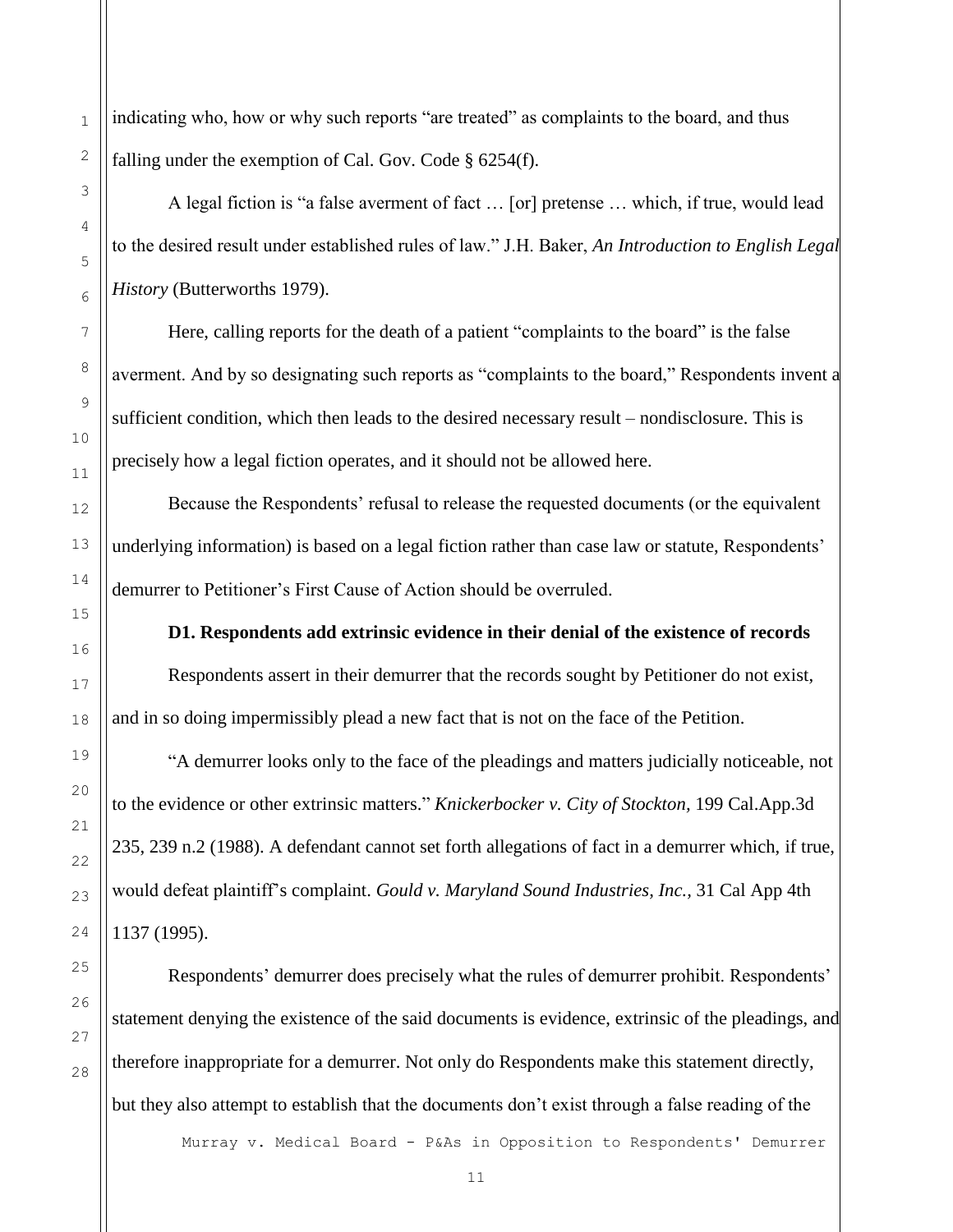pleadings. Respondents inaccurately state, "the Petition establishes that the patient care occurred at Torrance Memorial Hospital." (Resp'ts' P. & A. in supp. of Dem. at 7:10-11.) In fact, the location of the "patient care" that is central to this action is not stated on the Petition. The Petition only states that Petitioner's mother died in the Torrance Memorial emergency room. But the Petitioner is not complaining about his mother's emergency care; he is inquiring into the elective procedure that took place approximately 30 hours prior to her death. Indeed, the location of this procedure is part of the information Petitioner seeks from Respondents in this action, under 16 CCR 1356.4(c).

After rewriting the pleadings to their convenience, Respondents then use this fabricated allegation as a sufficient condition to state their desired necessary result, i.e., "there was no duty to create such reports in this case, and the Board is not in possession of the records sought by Petitioner." *Id.* at 7:13-14. This deduction is based on fiction, and the resulting factual and legal conclusions are improper additions of extrinsic information in a demurrer. Respondents are essentially trying to sneak an answer into their demurrer, and this should not be permitted. Therefore, Respondents demurrer to Petitioner's First Cause of Action should be overruled.

#### **D2. Respondents acknowledged the existence of the records Petitioner seeks**

In his Feb. 10, 2015 letter to Kerrie Webb, Petitioner requested copies of Cal. Bus. & Prof. Code § 2240 and 16 CCR § 1356.4, as the performing surgeon was required to file. (Am. Pet., Exh. 8). In her Feb. 20, 2015 response to Petitioner, Respondent Webb denied Petitioner's request to disclose these particular documents. Her refusal to disclose these specific documents presupposes their existence; otherwise there would be nothing to refuse. Refusing to release nonexistent documents is illogical. The logical inference to be derived from Respondents' actions in denying Petitioner access to these records is that the records do in fact exist; and Respondents have admitted their existence.

Murray v. Medical Board - P&As in Opposition to Respondents' Demurrer

1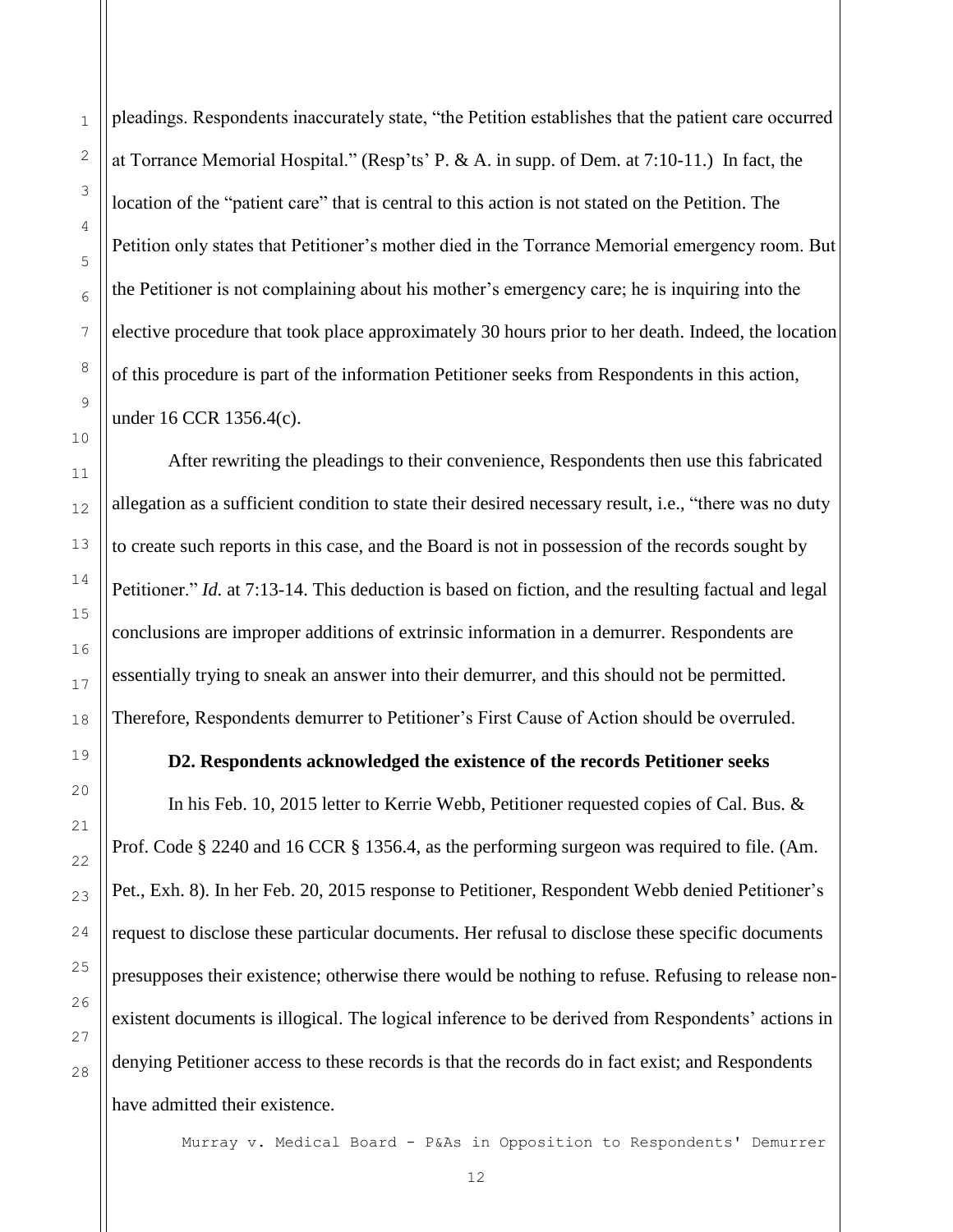For this reason and all of the other reasons stated above, Respondents demurrer to Petitioner's First Cause of Action should be overruled.

### **III. Petitioner's claims under the Evidence Code are ripe because Petitioner has stated valid claim invoking the operation the balancing test under Cal. Evid. Code § 1040**

Respondents' demurrer makes the conclusory assertion that the information he seeks is privileged pursuant to Cal. Gov. Code § 6254 and Cal. Evid. Code § 1040. This assertion echoes prongs 1 and 3 of Respondent Webb's Feb. 20, 2015 letter to petitioner. (Am. Pet., Exh. 9.) As explained in the Amended Petition (at 10:10), Respondents' assertion of privilege under § 6254 depends on the legal fiction that a doctor's mandatory reporting to the Medical Board constitutes a "complaint to the board." (See "prong 2" of Webb's denial. *Id.*) Applying this fiction as the first sufficient condition in their syllogism, Respondents weave a Gordian knot of absolute privilege.

Again, Respondents do not state the applicable rules or case law in their demurrer. As stated in the Amended Petition, "The provisions of section 6254 of the Government Code cannot serve as a basis of absolute privilege under Evidence Code section 1040, subdivision (b)(1)." *Shepherd v. Super. Court,* 17 Cal. 3d 107, 123 (1976).

In accordance with this rule, Petitioner asks that this court consider the information he requests under the qualified privilege – and balancing test – set forth in Cal. Evid. Code  $\S$ 1040(b)(2). In so pleading, this claim and request for relief are fully cognizable under Cal. Code Civ. Proc § 425.10, and hence, ripe for review. This claim is also ripe for the reasons set forth in II above, and IV below. Therefore, Respondents' demurrer to Petitioner's Second Cause of Action should be overruled.

28

1

2

3

4

5

6

7

8

9

10

11

12

13

14

15

16

17

18

19

20

21

22

23

24

25

26

27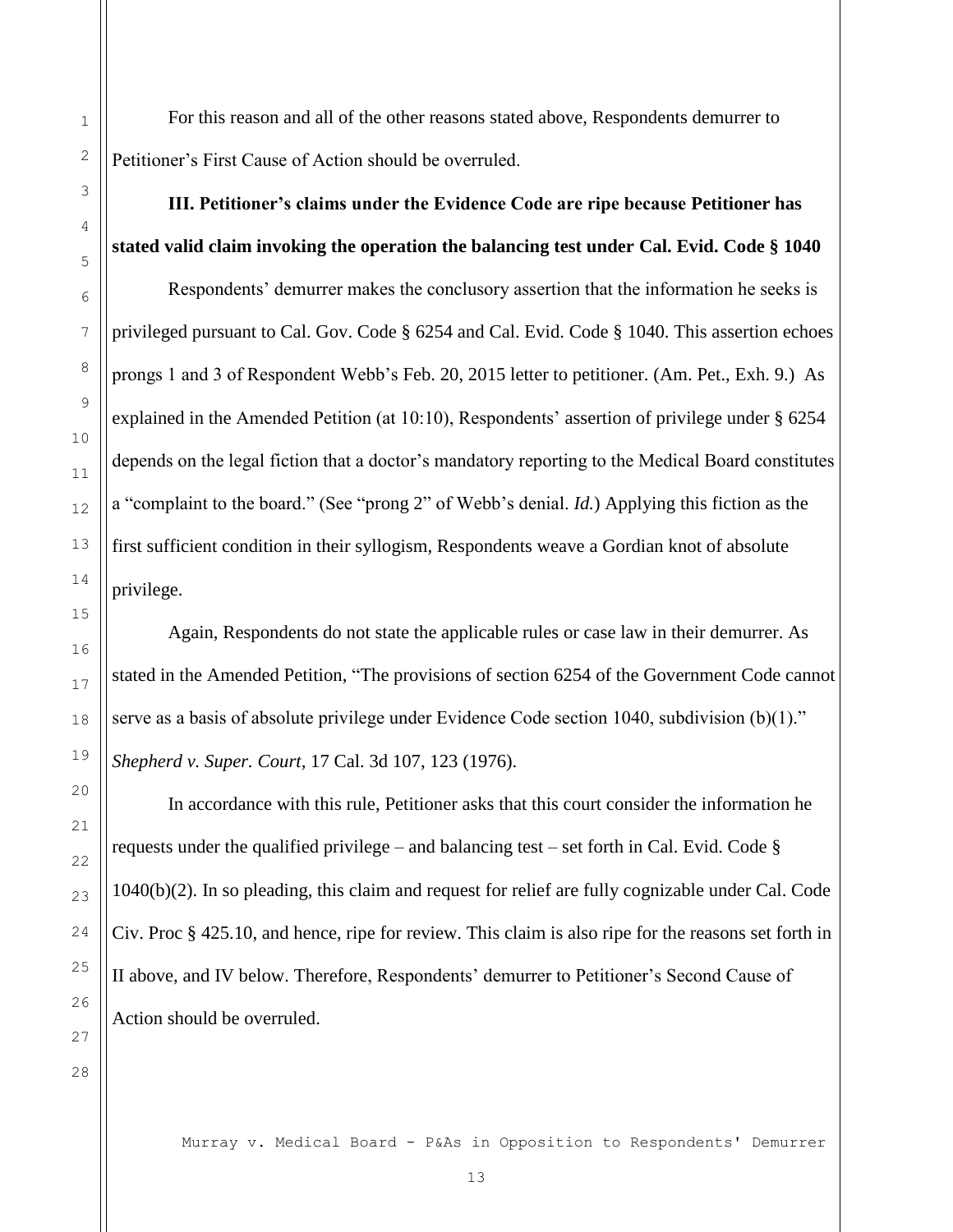# **IV. RESPONDENTS' DEMURRER TO PETITIONER'S THIRD CAUSE OF ACTION SHOULD BE OVERRULED BECAUSE PETITIONER'S CLAIM IS RIPE, STATES FACTS SUFFICIENT TO CONSTITUTE A CAUSE OF ACTION; AND THE CLAIMS ARE CERTAIN**

Respondents' demurrer to Petitioner's Third Cause of Action should be overruled for the same reasons set forth in II above.

# **V-VI. PETITIONER'S CLAIMS UNDER THE STATE CONSTITUTION AND PUBLIC POLICY ARE RIPE AND STATE FACTS SUFFICENT TO CONSTITUTE A CAUSE OF ACTION**

Respondents' demurrer asserts that Petitioner's claims under the California Constitution and public policy are not ripe for review. Again, Respondents' assertions are conclusory, fail to state the applicable rule for ripeness under the state constitution or public policy, and they fail to do the corresponding analysis.

Unlike the ripeness analysis in the first and third causes of action, the Fourth Cause of Action does not involve a statutory scheme for remedies or procedural due process. Thus, the doctrine of exhaustion of administrative remedies does not apply here. Neither does the doctrine of finality, in the sense that it applies in administrative law. Here, a more general concept of finality applies to ripeness. In this broader sense, finality is a necessary– but not a sufficient condition for ripeness.

"It is settled that the law of this state includes the common law as well as the Constitution and the codes … As a general rule, where a statute creates a right that did not exist at common law and provides a comprehensive and detailed remedial scheme for its enforcement, the statutory remedy is exclusive. But where a statutory remedy is provided for a preexisting